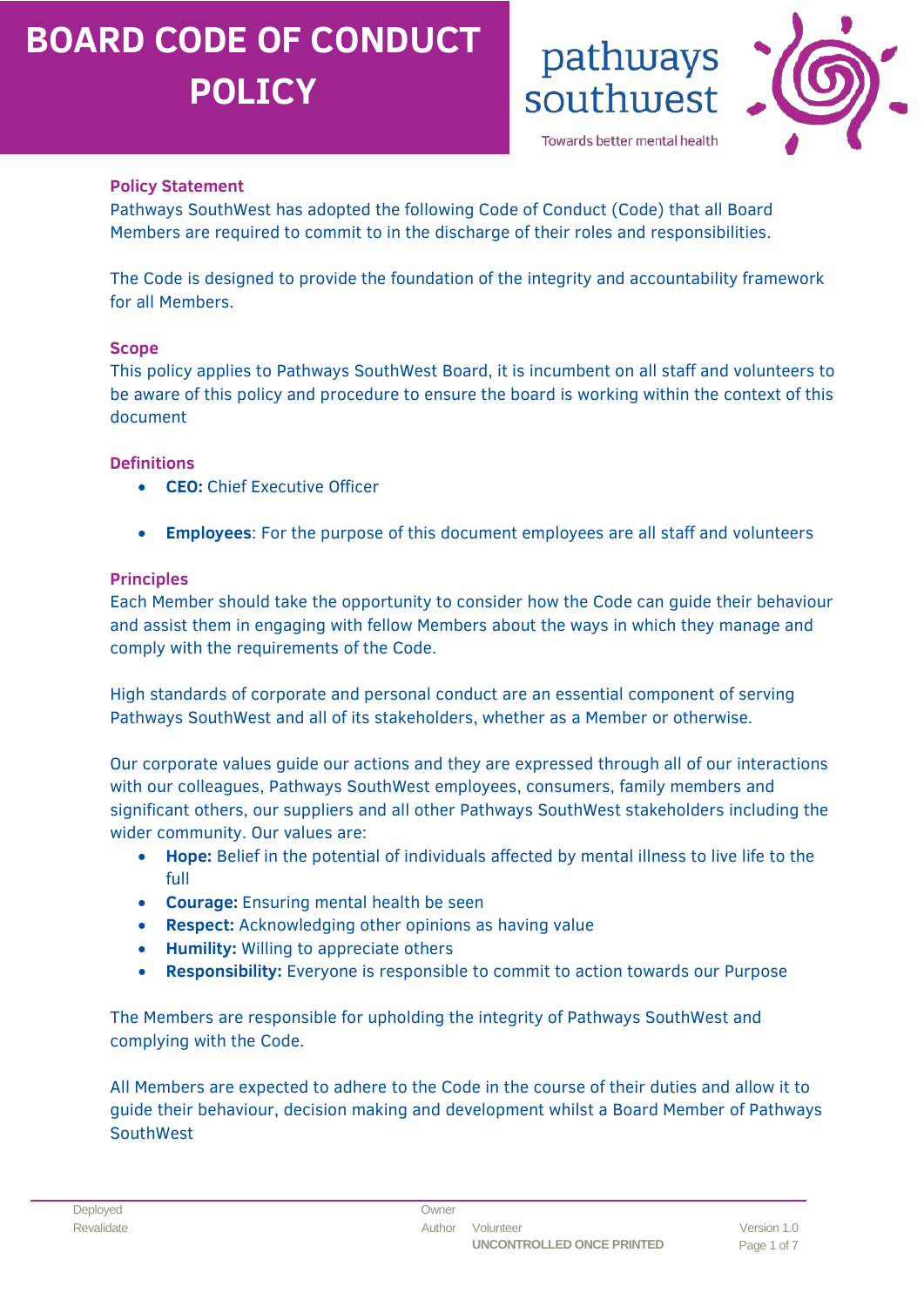

Towards better mental health

southwest

pathways

Board Members have an obligation to act in good faith and in the best interests of Pathways SouthWest and must keep these responsibilities and legal duties in mind when making decisions and discharging their duties as a Board Member.

Board Members must:

- o Set a good example of ethical behaviour, accountability and open honest communication. Act in accordance with, and advance, Pathways SouthWest values.
- o Acknowledge and encourage ethical and professional work practices.
- o Ensure systems of work and the work premises and environment are safe and free from inappropriate behaviour such as discrimination, harassment, bullying and fraud and any other unlawful conduct;
- o That Pathways SouthWest deals with consumers/carers and family members fairly and justly;
- o Encourage acquiescence with the Code and ensure that its principles are discussed regularly through meetings;
- o Take appropriate action on breaches of the Code, reporting any breaches to the Chair and or CEO; and
- o That any breach or potential breach is treated earnestly and professionally and managed promptly and confidentially.

#### **Board Code of Conduct**

#### 1. Roles & Responsibilities

- Professional Conduct Members should conduct themselves professionally in all situations and with all stakeholders, including but not limited to; each other, managers, suppliers, contractors, participants, consumers and their family members, volunteers and Government agencies with which Pathways SouthWest engages.
- Discrimination, Bullying and Harassment Pathways SouthWest has zero tolerance for discrimination, bullying or harassment and Pathways SouthWest will ensure that all decisions and actions are free from this type of conduct. Bullying and harassment are against the principles of Pathways SouthWest corporate values and Code, and Members must ensure their behaviour and actions do not offend, intimidate or humiliate any person they engage with in the course of discharging their role and responsibilities. Any Member who engages in discriminatory or harassing conduct will be immediately removed from the Board. Complaints alleging misconduct by a Member will be investigated promptly and as confidentially as possible by person(s) appointed by the CEO or if the complaint concerns the CEO then the Manager Business Services.
- Workplace Health and Safety Members must adhere to the Workplace Health and Safety (WHS) policy and report any accident, near miss or injury as soon as possible. Everyone at Pathways SouthWest is responsible for health and safety of themselves and others. As a minimum, your responsibility is to:
- a) Immediately report any hazard or potential hazard to avoid a potential injury;
- b) Report any injury, accident or near miss as soon as possible.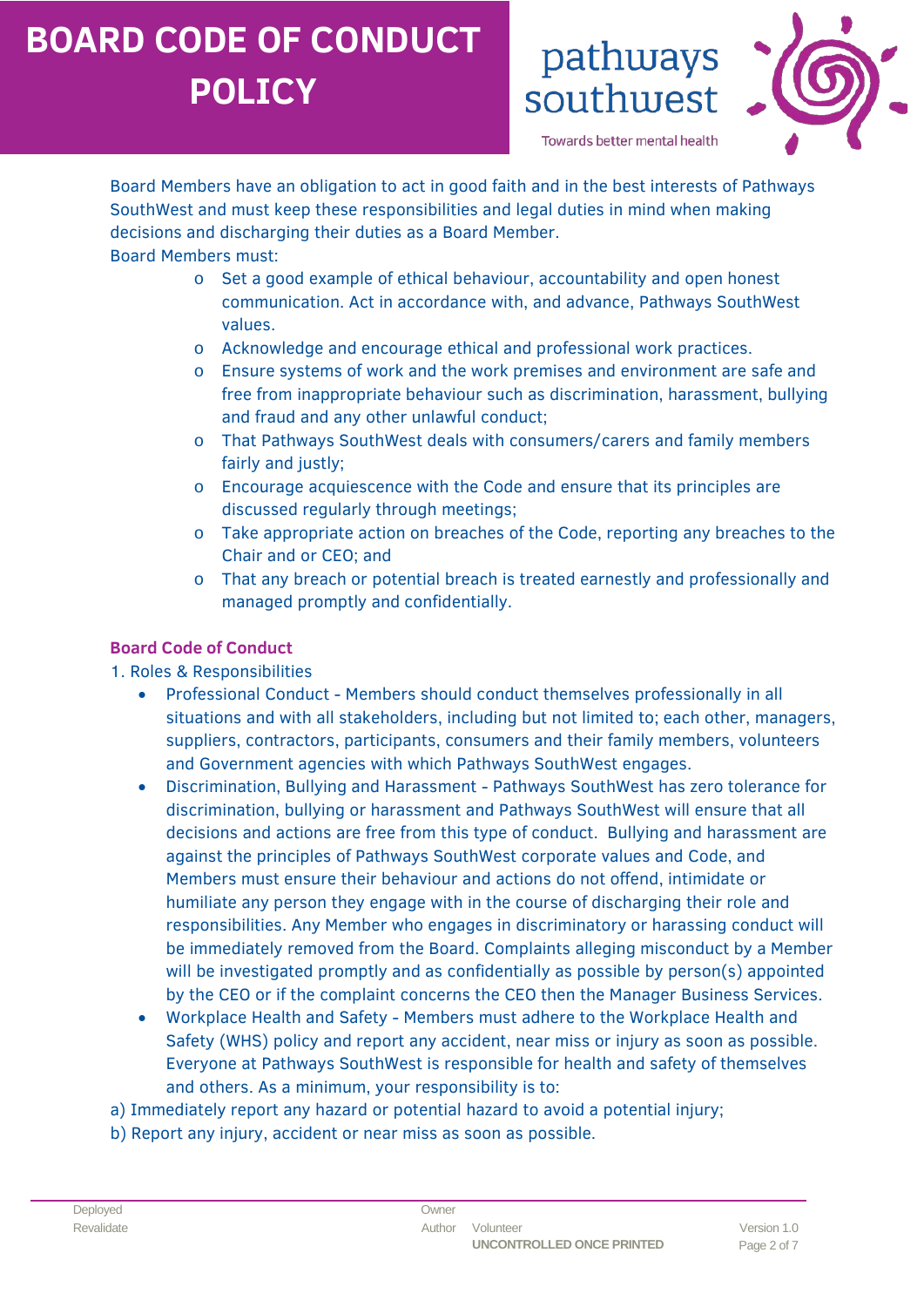## pathways southwest



Towards better mental health

• Corrupt Conduct, Gifts, Bribes and Generosity - Members must not participate in any activity that is fraudulent or corrupt or gives the perception of being fraudulent or corrupt, whether in connection with Pathways SouthWest or otherwise. You must not solicit or accept gifts, bribes, benefits, service or favours when the acceptance relates to your position as Member of the Pathways SouthWest Board. This may be considered corrupt conduct and certain types of corrupt conduct may amount to a breach of WA or Commonwealth law. In certain circumstances, declining a gift of nominal value may cause unnecessary transgression, therefor gifts of nominal value may be accepted if in compliance with the Pathways SouthWest Gift Policy.

Everyone has a responsibility to guard against and report instances or probable instances of fraud and corruption. If you are not comfortable reporting to the Chair, you may consider making a report in accordance with the Pathways SouthWest Whistle-blower Policy.

- Conflict Of Interest All Members have a significant responsibility to divulge actual, perceived or potential conflict of interest in advance, in accordance with the Pathways SouthWest NDIS and Others Conflicts of Interest Policy. It is the responsibility of each Member to ensure that any declaration of a potential conflict of interest is made in a prudent way. All Members must deal and divulge appropriately with any conflicts between their personal interests and their duties as a Member. In this way, the Register of Conflicts of Interests (COI) can be kept up to date and any interest dealt with appropriately in accordance with the Conflicts of Interest Policy. The COI Register of Interests will be an agenda item at every Board and Committee meeting. All conflicts divulged to the Board will be recorded in the minutes of the meeting in which the disclosure was made, and the minutes will also record how the conflict was managed.
- Procuring Goods and Services As a Member, you have an obligation to ensure Pathways SouthWest financial affairs are managed responsibly. Members must follow the Pathways SouthWest Delegation Policy
- Privacy All Pathways SouthWest Board Members have a responsibility to:
- a) Preserve the privacy of any individual's personal information they receive

b) Not to use any personal information for any purpose other than for which it was collected and/or divulge to them

c) Not divulge and personal information to any third party except where such disclosure is permitted

d) Ensure that personal information is stored securely, and to otherwise ensure no breaches of privacy obligations under the *Privacy Act 1988* (Cwth).

• Confidential Information - Information kept by Pathways SouthWest will be kept confidential and only be used as permitted. Members must not divulge company information or other information, or documents attained through their position, except as is necessary to undertake their duties as a Member. Information which Pathways SouthWest has not released to the public via its website, the annual report, media releases etc. should be considered confidential. Prior to disclosing information or documents to a third party, a Member should receive the express approval from the CEO.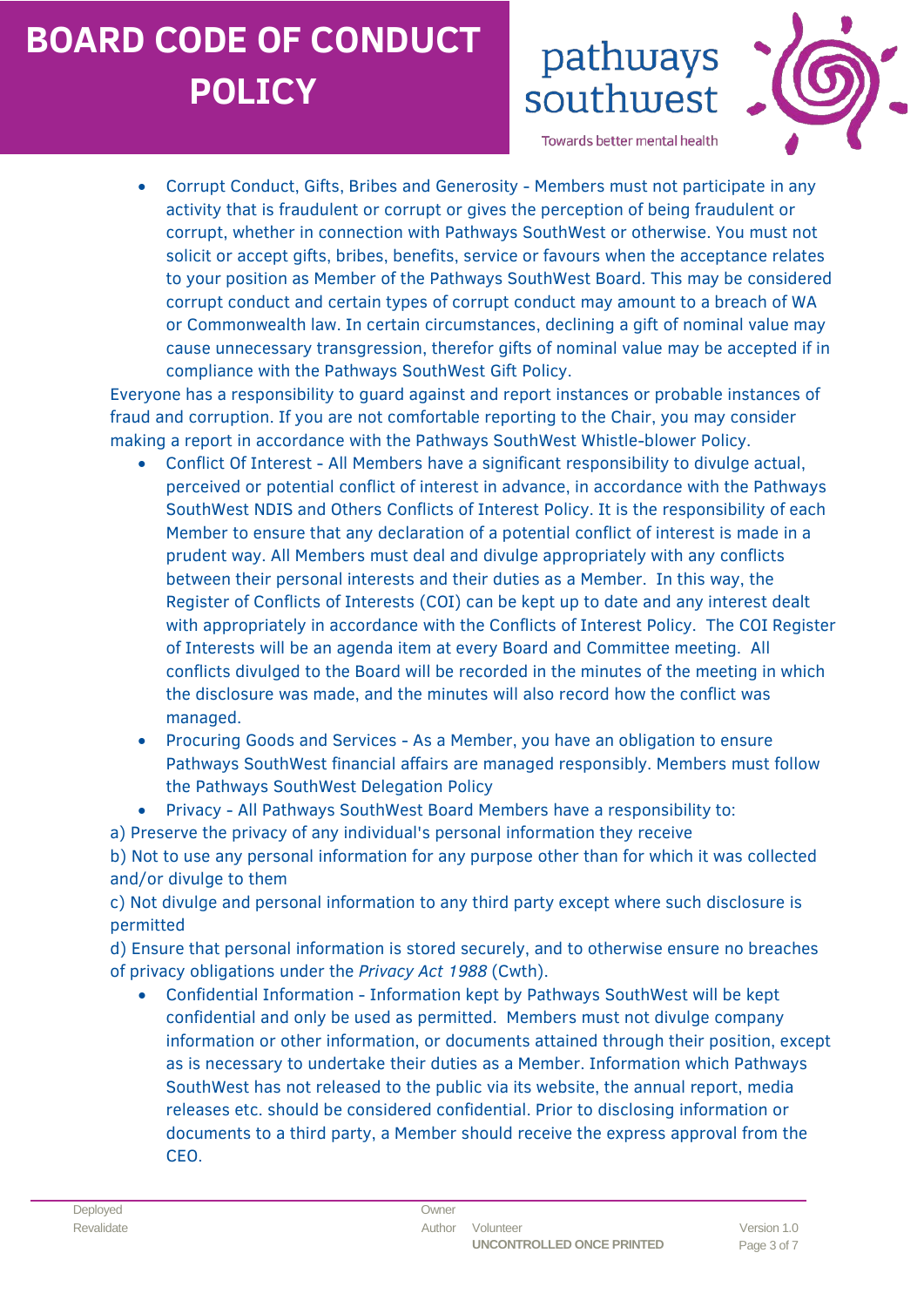## pathways southwest



Towards better mental health

Members are reminded that financial, personnel and other matters concerning Pathways SouthWest, donors, employees may be included in board materials or discussed from time to time. Members should not divulge such confidential information to any third party.

• Effective and Constructive Participation - Making attendance at all meetings of the board a high priority. Board Members are expected to exercise their duties and responsibilities with integrity, collegiality and care. This includes:

a) Making attendance at all meetings of the board a high priority.

b) Being equipped to deliberate the issues and business on the agenda and having read all background material relevant to the topics at hand. You have a responsibility to question and raise any issues of concern at the board meeting in an open and constructive manner.

c) Cooperating with and respecting the opinions of other Members, and leaving personal prejudices out of all board discussions, as well as supporting resolutions of the Board even when the Member personally did not support the action taken.

d) Putting the interests of Pathways SouthWest before any personal interests and doing what is in the best interests of Pathways SouthWest.

e) Ensuring there is no advantage gained from the position of Member or opportunities arising therefrom for personal gain.

f) Representing Pathways SouthWest in a positive and supportive manner at all times and in all places.

g) Showing respect and considerate conduct in all board meetings.

h) Abstaining from intruding on administrative issues that are the responsibility of management, except to ensure your legal obligations as a Member are met, to monitor the results and guarantee that procedures are consistent with board policy.

i) Ensuring that on-going education/training is completed to ensure that your relevant industry and governance skills are kept updated.

j) Observing conventional lines of communication and directing requests for information or assistance to the CEO.

- Reporting Pathways SouthWest is subject to a variety of reporting to a variety of Government agencies such as the Not for Profits Commission, Commonwealth Department of Health, the NDIA, Mental Health Commission and the Australian Tax Office. The Board has a collective responsibility to ensure that reporting to agencies are accurate and timely*.*
- Financial Stability- Every Member portions responsibility to make sure Pathways SouthWest finances are well managed. While the Board Finance and Risk Subcommittee has a key role in ensuring Pathways SouthWest financial viability, the board has the ultimate responsibility to ensure Pathways SouthWest finances are managed responsibly, with adequate internal controls and reporting frameworks.
- Leaving Pathways SouthWest When you cease to be a Member, documents and other materials or work created during the course of your appointment as a Member remains the property of Pathways SouthWest unless there is an agreement in writing with Pathways SouthWest to the contrary. If you are engaged by other companies or in other activities after your term as a Member ends, you should continue to respect the confidentiality of information gained during your time at Pathways SouthWest and not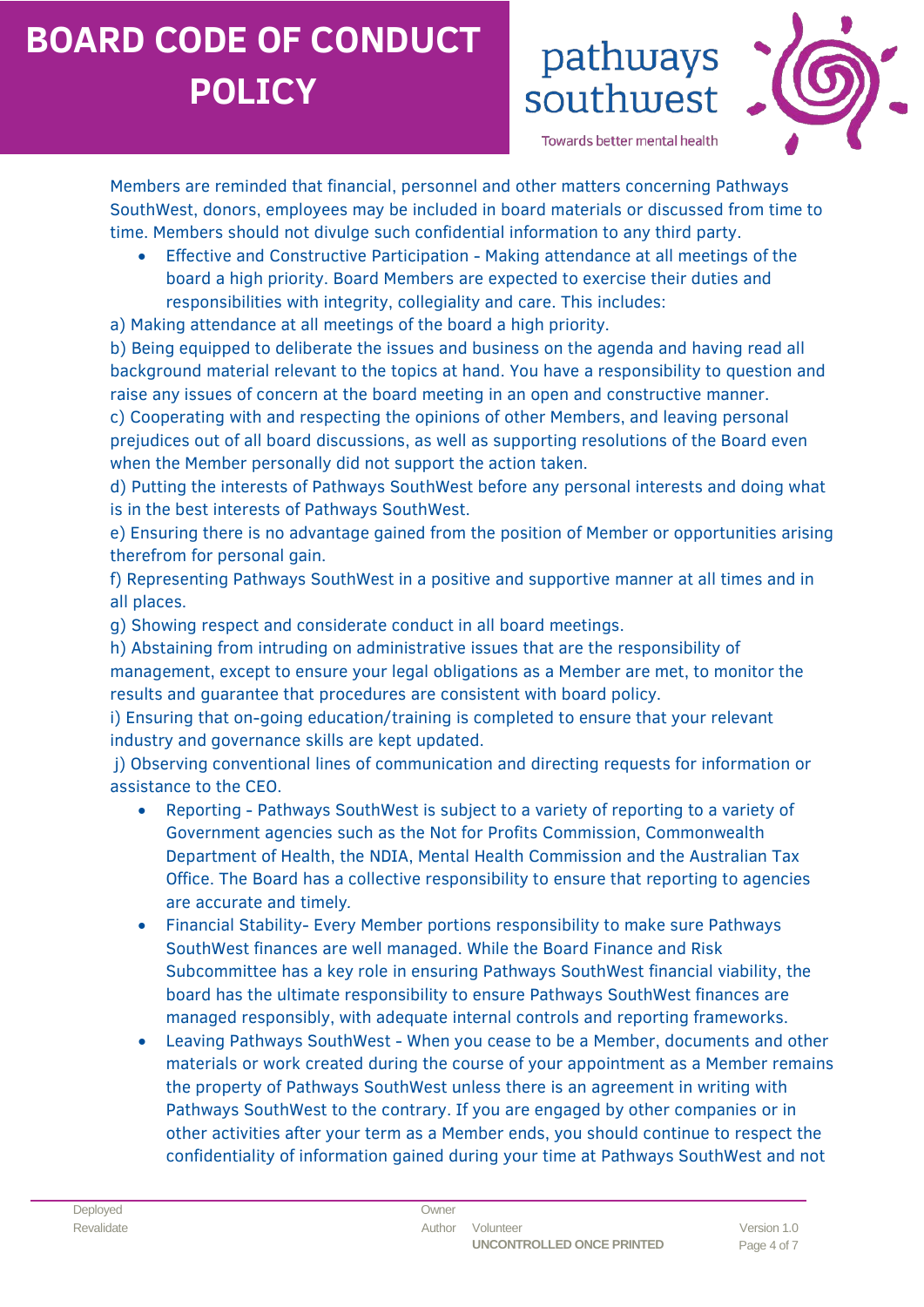pathways southwest



Towards better mental health

use it for personal or financial gain, or for the advantage of any third party. In addition, you must be particularly careful to keep strictly confidential any information that relates to private and health information (e.g. that has been included in Board reports that you are required to retain as part of your duties as a Member).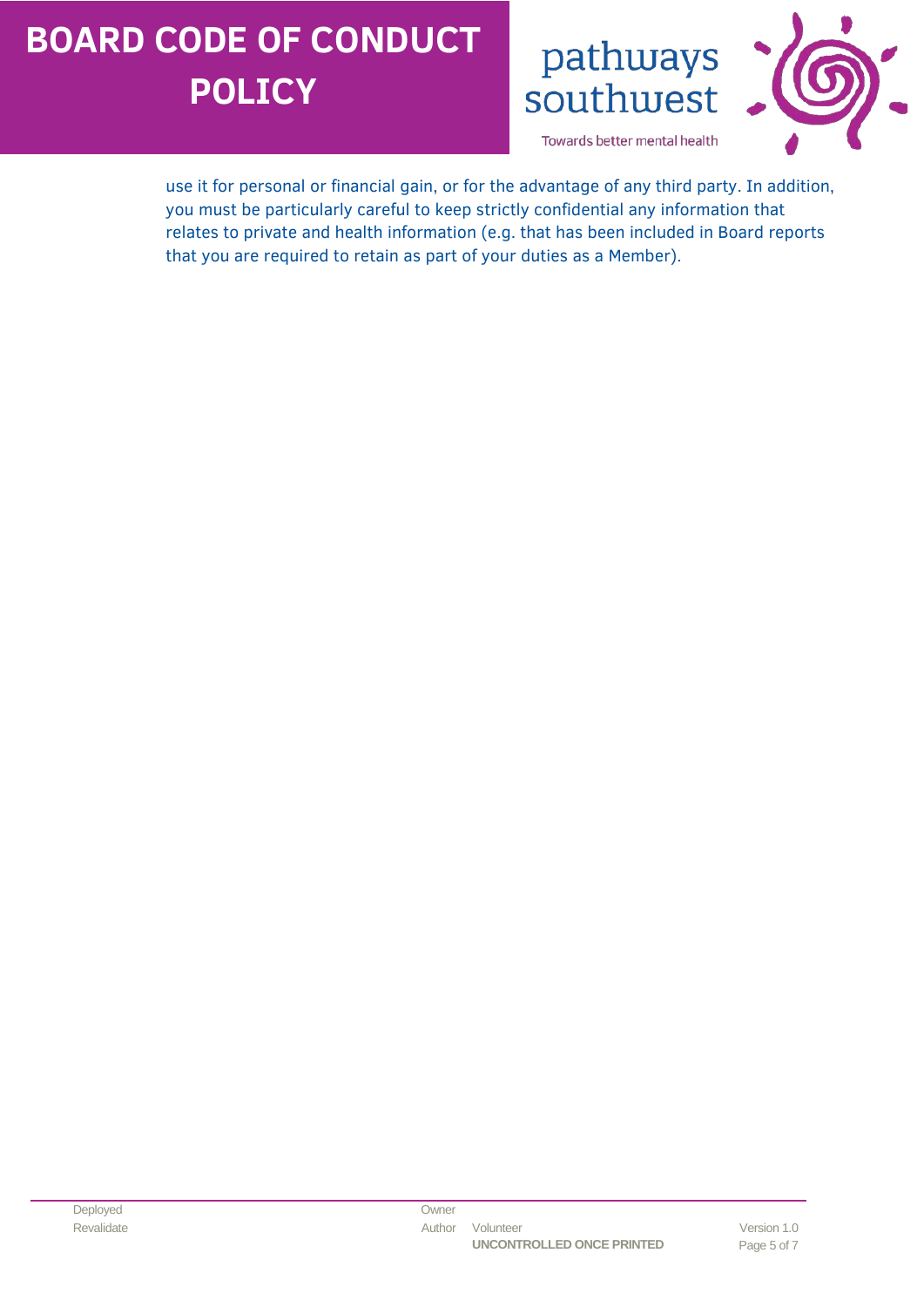pathways southwest

Towards better mental health

#### (Declaration below to be signed when a Member comes onto the Board]

I,……………………………………………………………..agree to abide by this Pathways SouthWest Code of Conduct. I understand that failure to abide by this Code of Conduct may result in my removal as a Member.

#### Dated:

#### **This Code must be reviewed the earlier if**:

- o a significant change in relevant legislation
- o in the event of a significant incident concerning the subject matter of the code
- o every three years.

#### **Key Contact**

Questions about how to implement this procedure should be directed to Pathways SouthWest CEO on **[ceo@Pathwayssouthwest.org.au](mailto:ceo@Pathwayssouthwest.org.au)** or phone 97911257

#### **Relevant Legislation:**

- [Disability Discrimination Act 1992](https://www.legislation.gov.au/Details/C2016C00763)
- [Disability Services Act 1993 \(WA\)](https://www.legislation.wa.gov.au/legislation/statutes.nsf/main_mrtitle_267_homepage.html)
- [Equal Opportunity Act 1984 \(WA\)](https://www.legislation.wa.gov.au/legislation/statutes.nsf/main_mrtitle_305_homepage.html)
- [Occupational Health and Safety Act 1984 \(WA\)](https://www.legislation.wa.gov.au/legislation/statutes.nsf/main_mrtitle_650_homepage.html)
- [Mental Health Act \(WA\) 2014](https://www.legislation.wa.gov.au/legislation/statutes.nsf/main_mrtitle_13534_homepage.html)
- [National Standards for Disability Services](https://www.dss.gov.au/our-responsibilities/disability-and-carers/standards-and-quality-assurance/national-standards-for-disability-services)
- [National Disability Insurance Scheme Quality and Safeguarding Framework](https://www.dss.gov.au/disability-and-carers-standards-and-quality-assurance/quality-and-safeguarding-of-services-for-people-with-disability)
- [NDIS Insurance Scheme \(Complaints Management and Resolution\) Rules 2018](https://www.ndiscommission.gov.au/providers/complaints-management)
- NDIS Insurance Scheme Risk Management Rules 2013
- [NDIS Insurance Scheme \(Quality Indicators\) Guidelines 2020](https://www.ndiscommission.gov.au/sites/default/files/documents/2019-12/ndis-practice-standards-and-quality-indicators.pdf)
- [NDIS Insurance Scheme \(Protection and Disclosure of Information\) Rules 2018](https://www.legislation.gov.au/Details/F2021C00306)
- [Freedom of Information Act 1982](http://www7.austlii.edu.au/cgi-bin/viewdb/au/legis/cth/consol_act/foia1982222/)
- [Privacy Act 1988](https://www.legislation.gov.au/Details/C2014C00076)

#### **Websites**

[Australian Charites and Not for Profit Commission](https://www.acnc.gov.au/for-charities/manage-your-charity/governance-hub#:%7E:text=Governance%20For%20Good%20Governance%20For%20Good%20is%20a,registered%20with%20the%20ACNC.%20Read%20Governance%20For%20Good)

[Australian Securities and Investment Commission](https://asic.gov.au/)